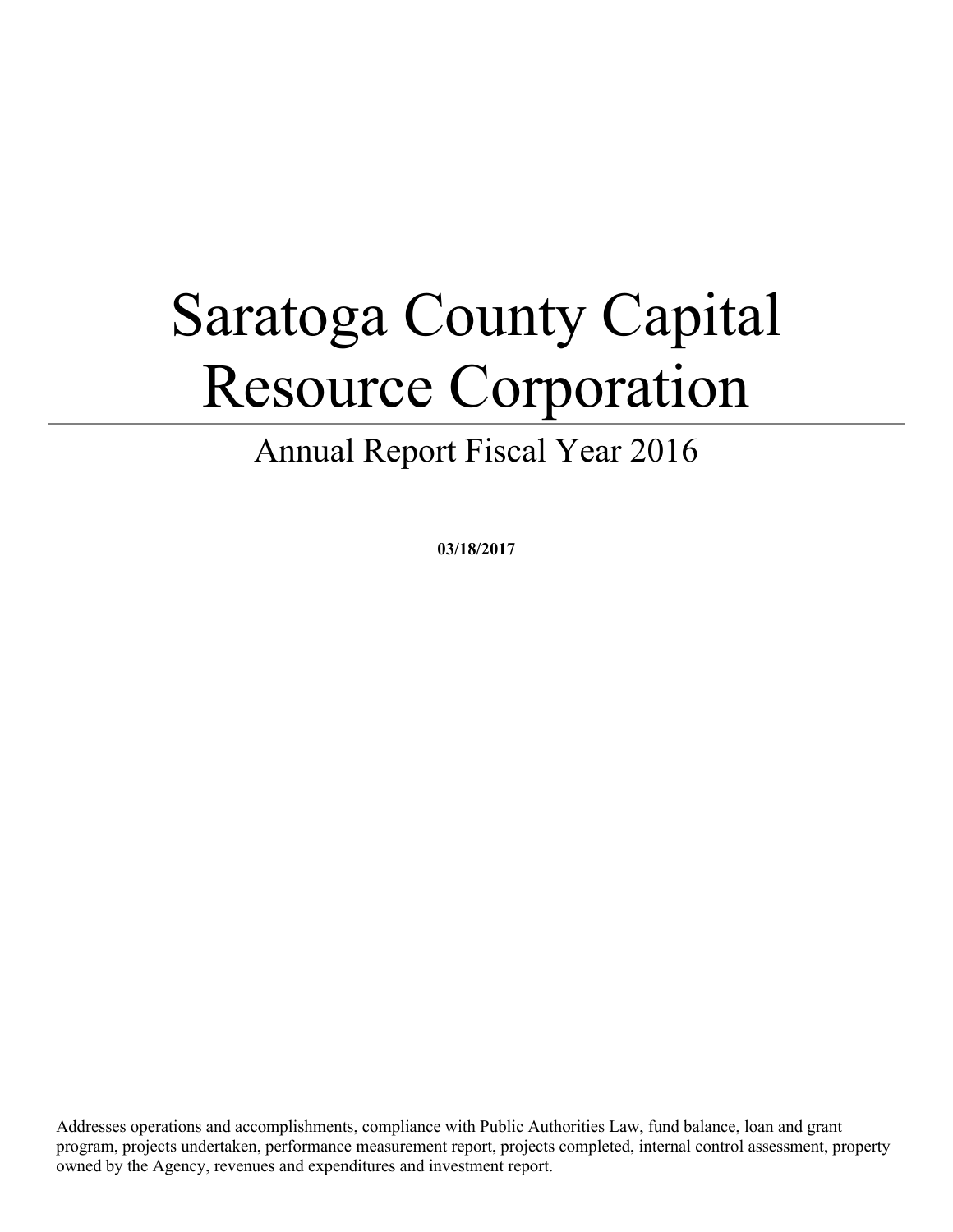#### **Saratoga County Capital Resource Corporation**

# **Annual Report FY 2016**

# **Operations and Accomplishments**

## **Administrative Staff**

The Saratoga County Capital Resource Corporation (SCCRC) employs a Chief Executive Officer (CEO) as an independent contractor, pursuant to a professional service contract. The CEO is assisted by a Chief Financial Officer. An administrative secretary serves pursuant to a contract for services. Raymond O'Conor has served as CEO since February 1, 2014. He is a retired bank CEO, former president of a local not for profit economic development agency, and served as treasurer of SCCRC until January 31, 2014. Jeffrey Reale has served as CFO since January 23, 2014. Mr. Reale is a certified public accountant with over twenty years of government accounting experience. He served as a volunteer through 2016. He will act in the CFO's role pursuant to a professional service contract in 2017.

## **Compliance with Public Authorities Accountability Act (PAAA)**

SCCRC established an Audit Committee and Governance Committee to which independent board members have been appointed in accordance with the board adopted Audit and Governance Committee Charters. In 2013 the board established a Finance Committee and an Investment Committee and likewise, appointed independent directors to those committees. All board members have executed the Acknowledgement of Fiduciary Duties of Board Members. A Mission Statement and Performance Standards have been adopted by the board. SCCRC Board members have completed board evaluation forms for 2016, a summary of which has been submitted to ABO. All board members who served throughout 2016 completed their training required under the PAAA. Management has prepared the Annual Assessment of the Effectiveness of Internal Controls subject to review by the Audit Committee and a statement to that effect is included below.

Agency Policies can be found on its web site <u>www.saratogacountyny.gov</u>.

## **Financial Report**

Pursuant to state legislation enacted in 1990, SCCRC commissioned an independent audit of its 2016 fiscal year in conformance with criteria provided by the Office of New York State Comptroller. The audit report found the financial operations and record keeping of SCCRC in conformity with generally accepted accounting principles and in compliance with all relevant laws and regulations of New York State. The audit report is filed online with the Office of the State Comptroller and will be available for review on the SCCRC website at [www.saratogacountyny.gov.](http://www.saratogacountyny.gov/) A detailed financial report appears later in this document.

# **Internal Controls**

The SCCRC established its preliminary internal control system by requiring two signatures to authorize any expenditures. Signatories are limited to the Chairman, Vice Chairman, Treasurer and CEO. Financial statements are presented to the board at every board meeting to report all revenues and expenditures, investments and cash balances. An investment policy based on the NYS Comptrollers requirements for municipalities dictates investment options. In the 2016 independent audit, Cusack & Company CPA's LLC, noted that management's representation of the financial condition presents, *fairly, in all material respects, the financial position of SCCR as of December 31, 2016*. The CFO, who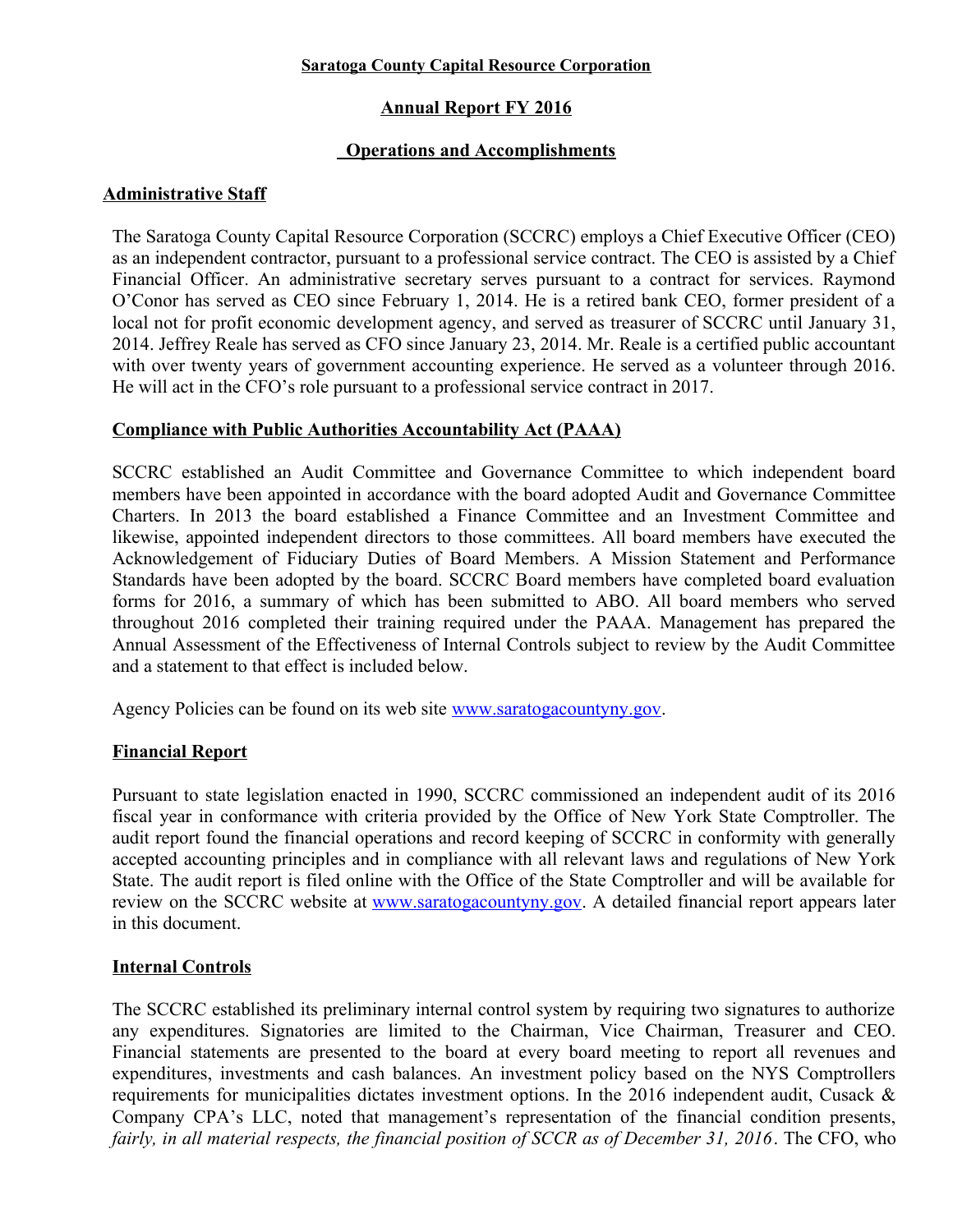is also a CPA with a strong background in government accounting and finance, prepares SCCRC's financial statements.

#### **Direct Financial Assistance**

SCCRC manages a fund balance generated from the collection of fees charged to assist applicants. No direct financial assistance applications were received in 2016.

## **Grants**

One grant was made in 2016 in the amount of One Thousand Dollars (\$1,000.00) to Saratoga County for workforce development. In particular, the grant supported the County's Youth Service Team Educational Conference.

## **Budgets**

SCCRC annual operating budgets for 2015-2020 can be examined on its web site and are available upon request. A report on 2016 revenues/expenditures, assets and liabilities is contained herein.

## **Employment**

The CEO visited Saratoga Hospital in 2016 to inspect the construction activity related to its Series 2014 bonds. Construction of the hospital's new ICU, respiratory therapy unit, operating room wing and other improvements are proceeding as planned. The CEO spoke with the hospital's CFO who stated all work should be completed in 2017. Most of the jobs associated with the project have already been filled.

## **Projects Undertaken**

A project is defined as the granting of financial assistance by SCCRC to a private not for profit or for profit entity, typically for the construction, renovation, expansion and equipping of facilities. The low interest rate environment has also been conducive to organizations seeking the refinance of existing debt. Interest expense savings are redeployed in order to expand or sustain services and employment. Assistance is typically in the form of the issuance of tax exempt debt.

## **Saratoga Hospital**

Variable rate demand revenue bonds in the amount of \$25,000,000.00, were approved in 2013 for the principal purpose of constructing an intensive care unit, respiratory therapy unit, operating wing and related improvements, fixtures and equipment. Although approved in 2013, the closing for that transaction and activity related to that project did not take place until January 2014. Partial completion of the project has resulted in the addition of thirty full time positions. When the work is completed in 2017, an additional twenty seven full time positions are expected.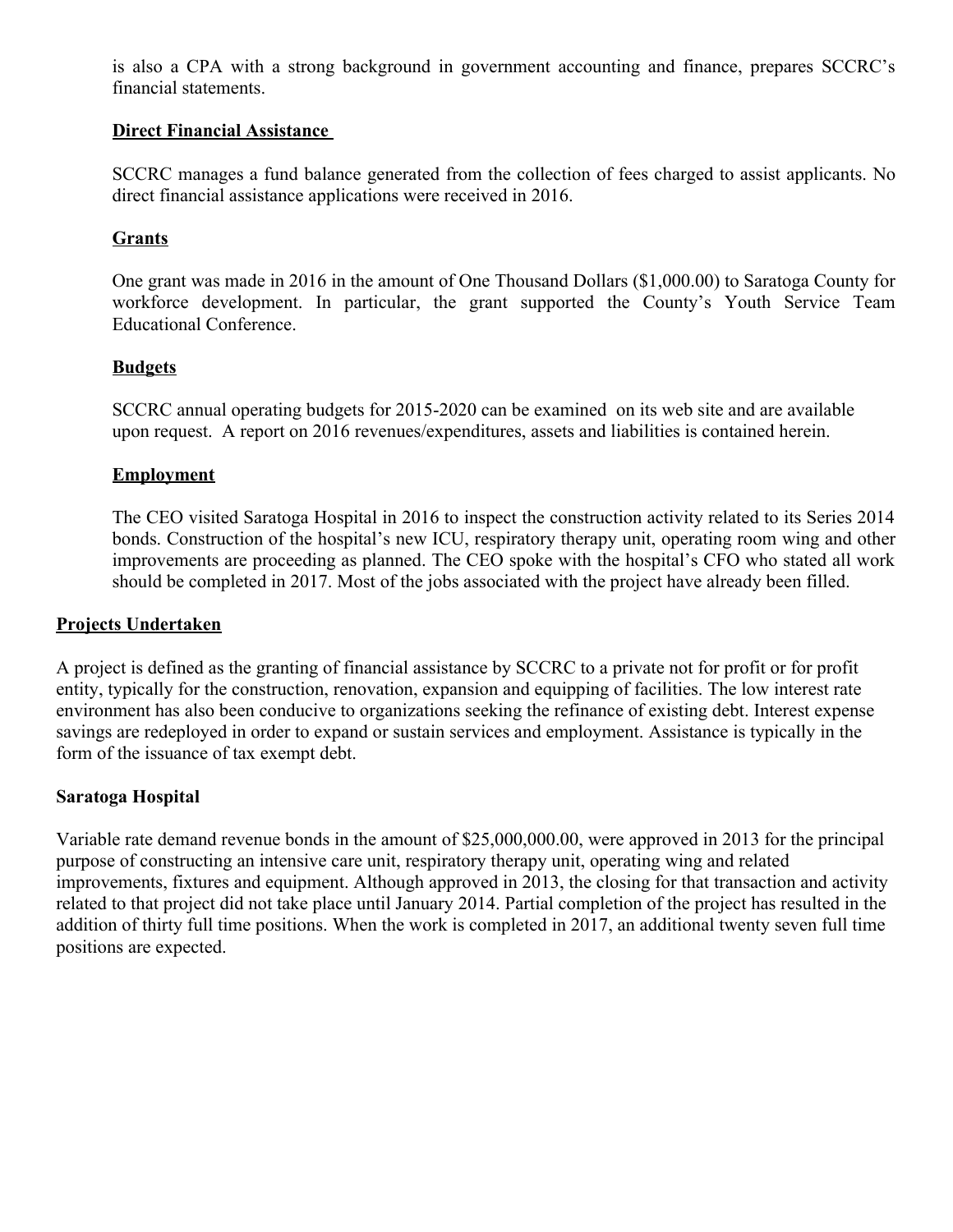## **Mission Statement and Performance Measurement Report** (Adopted: January 3, 2013)

The 2009 Public Authorities Reform Act requires that local public authorities adopt a mission statement and performance measures and file those documents with the NYS Authority Budget Office. Each public authority is further required to annually review its mission statement and publish a measurement report. The SCCRC mission statement, performance measures and measurement report for 2016 is published below. The following mission statement and performance measurements were distributed to the SCCRC Board and adopted in 2013. It follows the ABO's recommended format.

#### **Mission Statement and Performance Measurements**

**Name of Public Authority:** Saratoga County Capital Resource Corporation, (hereafter the SCCRC).

**Mission Statement:** The SCCRC is a Local Development Corporation established by the County of Saratoga Board of Supervisors and certified by the NYSDOS November 14, 2012. The mission of the Corp. involves in part, the following:

promoting community and economic development and the creation of jobs in the  $(a)$ non-profit and for-profit sectors for the citizens of the County by developing and providing programs for not-for-profit institutions, manufacturing and industrial businesses and other entities to access low interest tax-exempt and non-tax-exempt financing for their eligible projects; and

undertaking projects and activities within the County for the purposes of relieving  $(b)$ and reducing unemployment, bettering and maintaining job opportunities, attracting new industry to the County, encouraging the development of, or retention of, an industry in the County, and lessening the burdens of government and acting in the public interest.

#### **List of Performance Goals and Accomplishments for 2016:**

- New Businesses and Not-For-Profits Assisted
- Existing Businesses and Not-For-Profits Assisted
- Jobs Created and Maintained.
- Salaries of Jobs Created/Retained.
- Private Investment from Assisted Projects.

#### **Measurement Report 2016**

| Organization      | Description                                                                                     | FTE's<br>Created | FTE's<br>Retained | Construction<br>Jobs | Permanent<br>Jobs | Annual<br>Payroll |
|-------------------|-------------------------------------------------------------------------------------------------|------------------|-------------------|----------------------|-------------------|-------------------|
| Saratoga Hospital | \$25,000,000<br>SeriesA 2014. Job<br>additions for new<br>facilities completed<br>in 2015-2017. |                  |                   |                      | 30                | \$1.2 million     |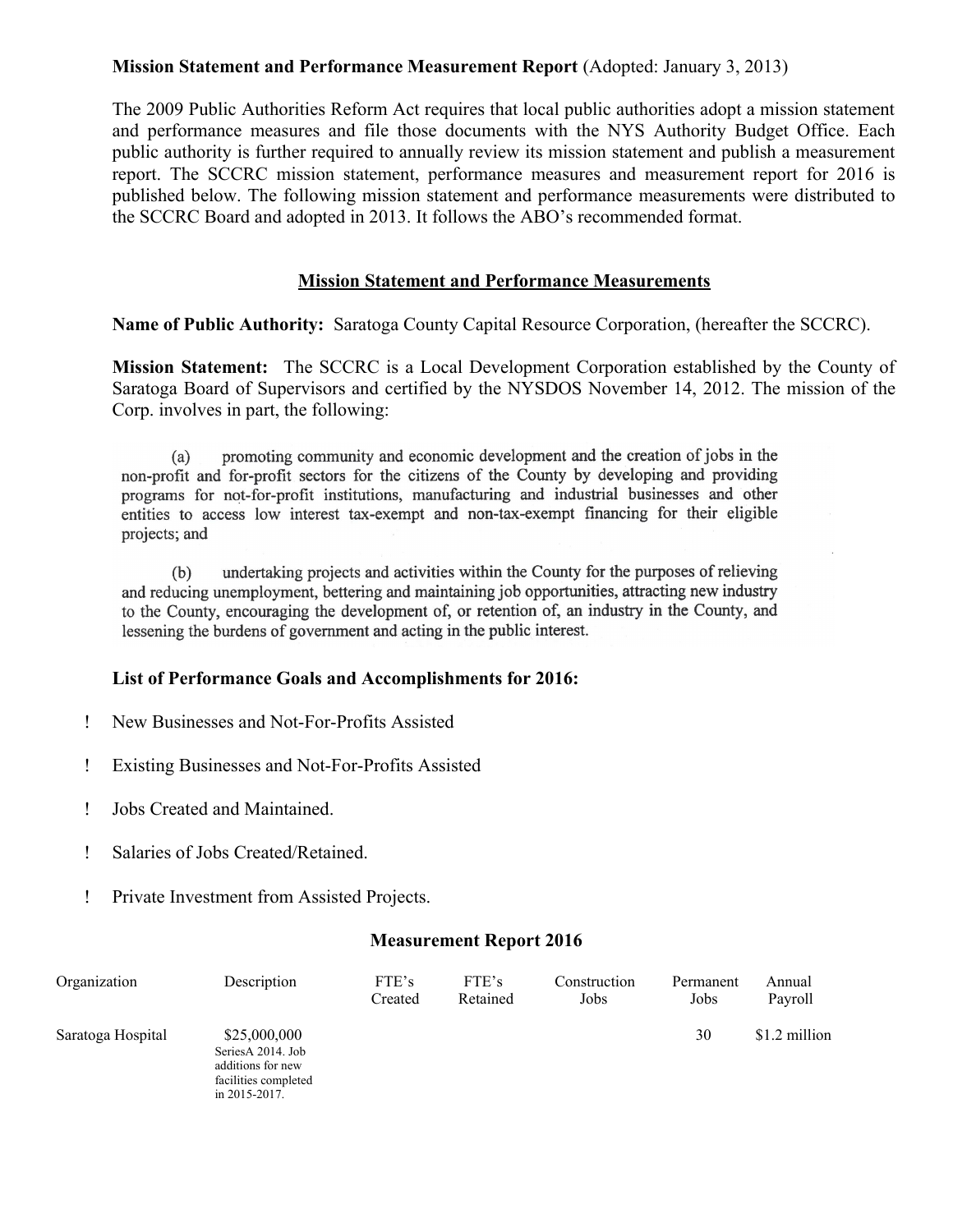Two applications were received in 2016. The Raymond Watkin Apartments is a 112 unit affordable senior housing project located in Saratoga Springs, New York. The applicant, RW Preservation, LLC, proposes to purchase the facility, renovate it and extend the affordability provisions of the facility as a HUD Project Based Section 8 program. The requested financing amount was \$13,000,000.00, however, the applicant submitted an amended application in 2017 seeking \$15,000,000.00. Temporary construction jobs numbering between fifty five and sixty are expected and three full time and one part time permanent staff will be retained.

Saratoga Hospital submitted an application to refinance approximately \$55,000,000.00 in existing debt. Interest savings of approximately \$3,200,000.00 may be realized. While the applicant did not have a specific purpose to reinvest those savings, the funds will be used to help Saratoga Hospital carry out its mission as a community based, not for profit health care facility. This transaction closed in January 2017 in the amount of \$49,870,000.00.

#### **Financial Report**

#### **Statement of Financial Position December 31, 2016**

| <b>Assets</b>                       |           |  |
|-------------------------------------|-----------|--|
| Cash                                | \$250,053 |  |
| <b>Liabilities &amp; Net Assets</b> |           |  |
| <b>Accrued Expense</b>              | S<br>260  |  |
| <b>Unrestricted Net Assets</b>      | \$249,793 |  |

#### **Statement of Activities For the Year Ended December 31, 2016**

| <b>Revenues</b>                      |             |  |  |
|--------------------------------------|-------------|--|--|
| <b>Administrative Fees</b>           | 1,000<br>\$ |  |  |
| Interest                             | <b>136</b>  |  |  |
| <b>Total Revenue</b>                 | 1,136<br>\$ |  |  |
| <b>Expenses</b>                      |             |  |  |
| <b>Project Expense</b>               |             |  |  |
| <b>Contracted Services</b>           | 33,900      |  |  |
| Insurance                            | 3,005       |  |  |
| <b>Office Expenses</b>               | 1,165       |  |  |
| <b>Total Expenses</b>                | 38,070      |  |  |
| <b>Change in Net Assets</b>          | \$ (36,934) |  |  |
| <b>Net Assets, Beginning of Year</b> | \$286,727   |  |  |
| <b>Net Assets, End of Year</b>       | \$249,793   |  |  |